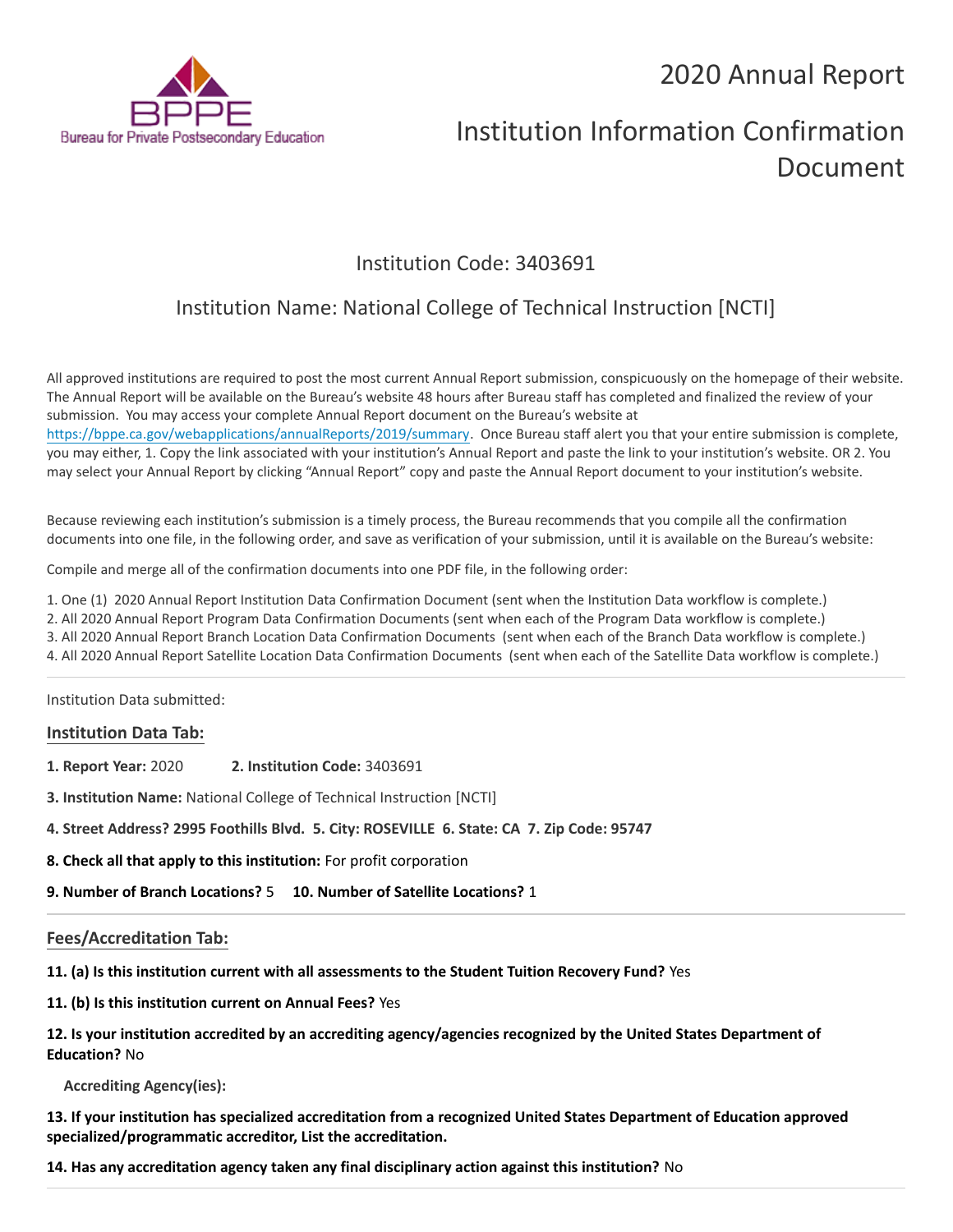### **Financial Tab:**

### **15. Does your institution participate in federal financial aid programs under Title IV of the Federal Higher Education Act? No**

What is the total amount of Title IV funds received by your institution in this Reporting Year?

#### **16. Does your institution participate in veterans' financial aid education programs?** Yes

What is the total amount of veterans' financial aid funds received by your institution in this Reporting Year? \$78,494.12

#### **17. Does your institution participate in the Cal Grant program?** No

What is the total amount of Cal Grant funds received by your institution in this Reporting Year?

#### **18. Is your institution on the California's Eligible Training Provider List (ETPL)?** No

### **19. Is your institution receiving funds from the Workforce Innovation and Opportunity Act (WIOA) Program?** No

**20. Does your Institution participate in, or offer, any other state or federal government financial aid programs? (i.e., vocational rehab…)** : Yes

If yes, please provide the name of the financial aid program. Vocational Rehab

What is the total amount of any other state of federal funds received by your institution in the reporting year? \$19,035.00

### **21. The percentage of institutional income that was derived from public funding.** 7

**22. Does your Institution participate in, or offer any non-government financial aid programs? (i.e., private grants/loans, institutional grants/loans) : No**

**23. The percentage of institutional income in the reporting year derived from any non-government financial aid. : 0**

**24. Enter the most recent three-year cohort default rate reported by the U.S. Department of Education for this institution, if applicable.: 0**

**25. Provide the percentage of the students who attended this institution during this Reporting Year who received federal student loans to help pay their cost of education at the school.: 0**

**26. Provide the average amount of federal student loan debt of graduates who took out federal student loans at this institution. : \$0.00**

### **Offerings Tab:**

- **27. Total number of students enrolled at this institution?** 395
- **28. Number of Doctorate Degree Programs Offered?** 0
- **29. Number of Students enrolled in Doctorate programs at this institution?** 0
- **30. Number of Master Degree Programs Offered?** 0
- **31. Number of Students enrolled in Master programs at this institution?** 0
- **32. Number of Bachelor Degree Programs Offered?** 0
- **33. Number of Students enrolled in Bachelor programs at this institution?** 0
- **34. Number of Associate Degree Programs Offered?** 0
- **35. Number of Students enrolled in associate programs at this institution?** 0
- **36. Number of Diploma or Certificate Programs Offered?** 2
- **37. Number of Students enrolled in diploma or certificate programs at this institution? 395**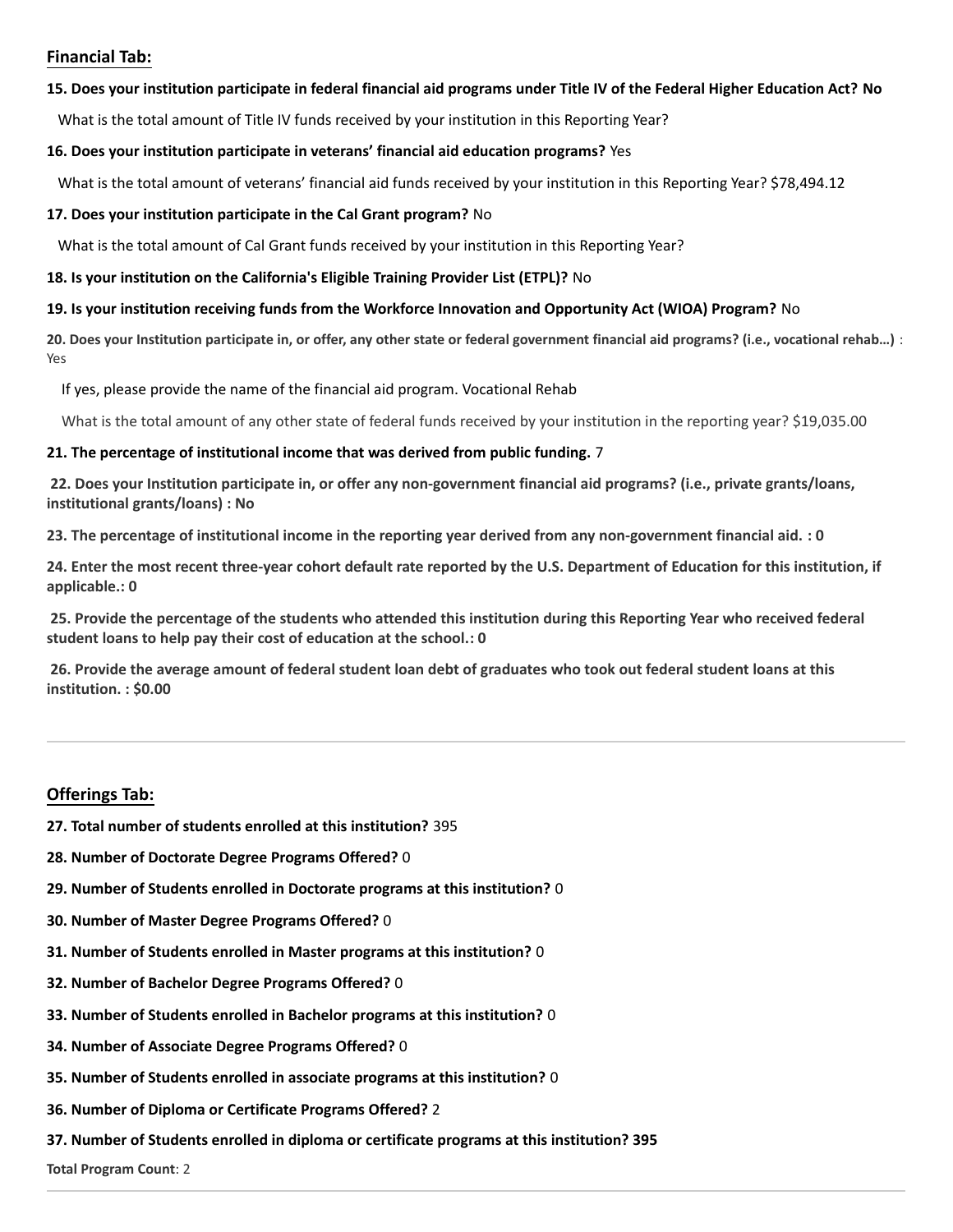### **Wesbite/Uploads Tab:**

**Institution Website:**  www.ncti.edu

- **38. School Performance Fact Sheet Upload:** 2020-2019\_BPPE\_PFS.pdf
- **39. Catalog Upload:** NCTI Course Catalog CA 2020.pdf
- **40. Enrollment Agreement Upload:** 2020\_Student Enrollment agreements.pdf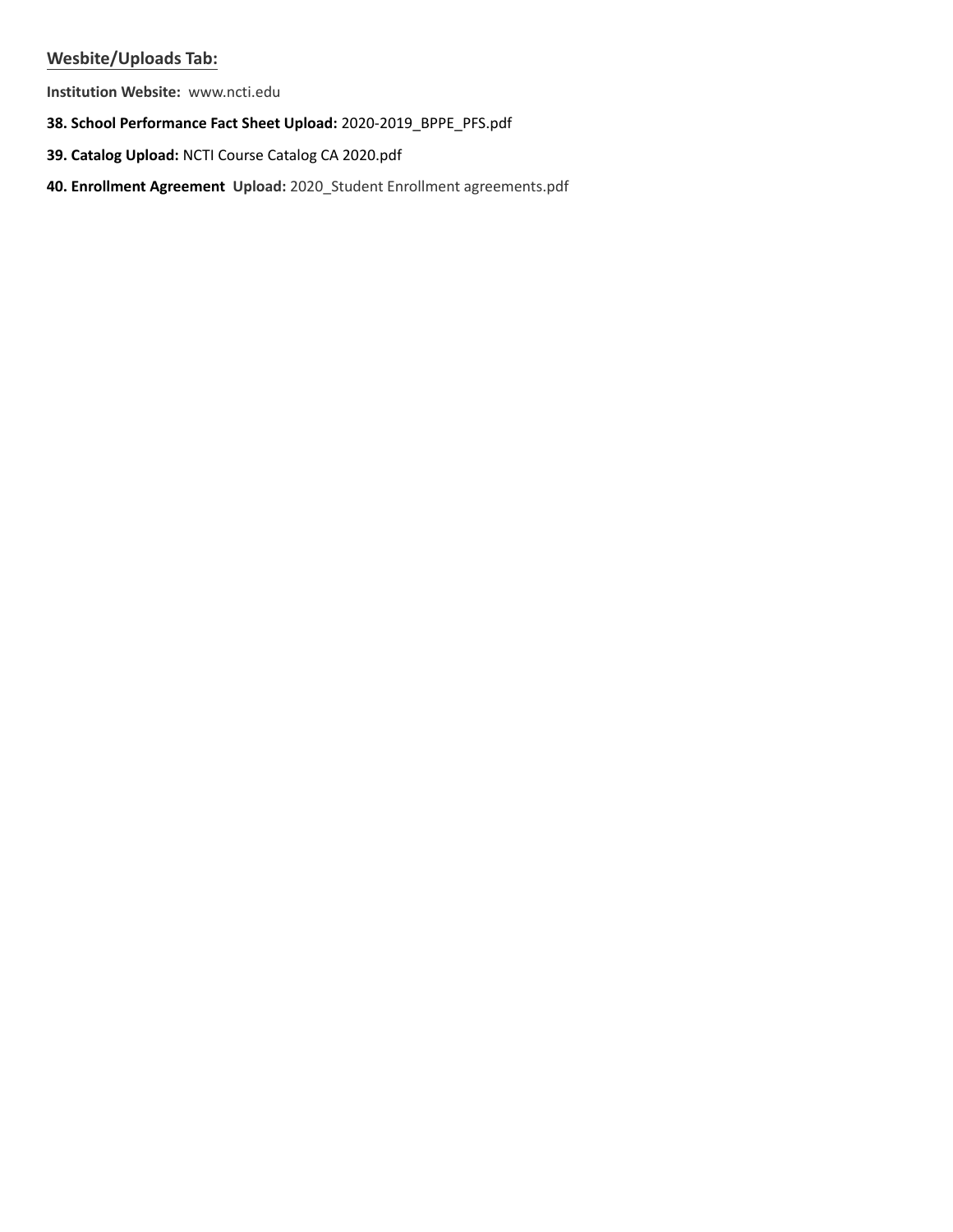2020 Annual Report



# Program Information Confirmation Document

## Institution Code: 3403691

## Institution Name: National College of Technical Instruction [NCTI]

## Program: Emergency Medical Technician (EMT)

All approved institutions are required to post the most current Annual Report submission, conspicuously on the homepage of their website. The Annual Report will be available on the Bureau's website 48 hours after Bureau staff has completed and finalized the review of your submission. You may access your complete Annual Report document on the Bureau's website at [https://www.bppe.ca.gov/webapps/summary\\_2018.php.](https://www.bppe.ca.gov/webapps/summary_2018.php) Once Bureau staff alert you that your entire submission is complete, you may either, 1. Copy the link associated with your institution's Annual Report and paste the link to your institution's website. OR 2. You may select your Annual Report by clicking "Annual Report" copy and paste the Annual Report document to your institution's website.

Because reviewing each institution's submission is a timely process, the Bureau recommends that you compile all the confirmation documents into one file, in the following order, and save as verification of your submission, until it is available on the Bureau's website:

Compile and merge all of the confirmation documents into one PDF file, in the following order:

1. One (1) 2020 Annual Report Institution Data Confirmation Document (sent when the Institution Data workflow is complete.) 2. All 2020 Annual Report Program Data Confirmation Documents (sent when each of the Program Data workflow is complete.) 3. All 2020 Annual Report Branch Location Data Confirmation Documents (sent when each of the Branch Data workflow is complete.) 4. All 2020 Annual Report Satellite Location Data Confirmation Documents (sent when each of the Satellite Data workflow is complete.)

Program Data submitted:

**Program Data Tab:**

- **1. Report Year:** 2020 **2. Institution Code:** 3403691
- **3. Institution Name:** National College of Technical Instruction [NCTI]
- **Program Name Tab:**
- **4. Program Name: Emergency Medical Technician (EMT)**

**5. Degree/Program Level:** Diploma/Certificate **5a. Degree/Program Level Other:**

**6. Degree/Program Title: 6a. Degree/Program Title Other:**

**Financial and Graduation Tab:**

| 7. Number of Degrees or Diplomas<br>Awarded? 97                                                               | 8. Total Charges for this<br>$P^{2}$ Program? \$1,875.00 | $\parallel$ 9. The percentage of enrolled students in<br>2017 receiving federal student loans to pay<br>for this program. $0$ |
|---------------------------------------------------------------------------------------------------------------|----------------------------------------------------------|-------------------------------------------------------------------------------------------------------------------------------|
| 10. The percentage of graduates in 2017<br>who took out federal student loans to pay<br>for this program. $0$ | 11. Number of Students Who<br>Began the Program? $123$   | <b>12. Students Available for Graduation? 123</b>                                                                             |
| 13. On-time Graduates? 97                                                                                     | 14. Completion                                           | $\parallel$ 15. 150% Completion Rate? 0                                                                                       |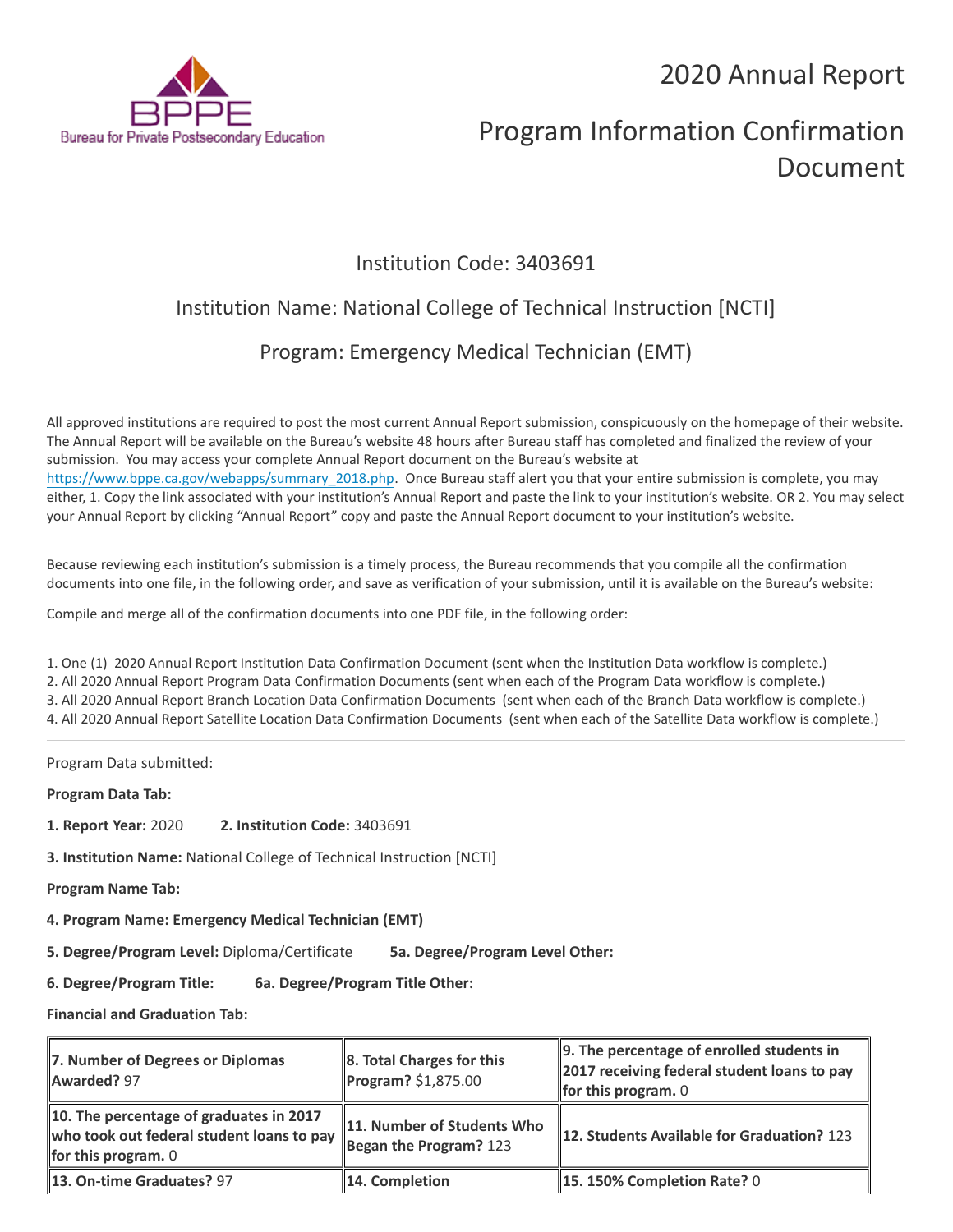### **16. Is the above data taken from the Integrated Postsecondary Education Data System (IPEDS) of the United States Department of Education?** No

### **Placement Data Tab:**

CEC § 94929.5 requires institutions to report placement data for every program that is designed or advertised to lead to a particular career, or advertised or promoted with any claim regarding job placement.

| 17. Graduates Available for<br><b>Employment?</b> 97                                                                                                                | 18 Graduates Employed in the<br>Field? 28 | 19. Placement<br>Rate? 28.86598 |  |  |
|---------------------------------------------------------------------------------------------------------------------------------------------------------------------|-------------------------------------------|---------------------------------|--|--|
| 20. Graduates Employed in the field                                                                                                                                 |                                           |                                 |  |  |
| $\vert$ 20a. 20 to 29 hours per week? 3                                                                                                                             | 20b. At least 30 hours per week? 25       |                                 |  |  |
| 21. Indicate the number of graduates employed                                                                                                                       |                                           |                                 |  |  |
| 21a. In a single position in the field of study: 28<br>21b. Concurrent aggregated positions in the field of<br>study: 0                                             |                                           |                                 |  |  |
| 21c. Freelance/self-employed: 0<br>21d. By the institution or an employer owned by the institution, or<br>an employer who shares ownership with the institution: 18 |                                           |                                 |  |  |

### **Exam Passage Rate Tab:**

5 CCR §74112(j) requires the institution to collect the exam passage data directly from its graduates if the exam passage data is not available from the licensing agency.

**22. Does this educational program lead to an occupation that requires State licensing?** Yes

**22a. Do graduates have the option or requirement for more than one type of State licensing exam?** No

 **Option/Requirement #1: Option/Requirement #2: Option/Requirement #3: Option/Requirement #4:**

**Exam Passage Rate - Year 1 Tab:**

**23. Name of the State licensing entity that licenses the field:** Yes

**24. Name of Exam?** NREMT

| 25. Number of Graduates Taking 26. Number Who Passed the 27. Number Who Failed the |                       |                       | $\ 28.$ Passage |
|------------------------------------------------------------------------------------|-----------------------|-----------------------|-----------------|
| <b>State Exam? 94</b>                                                              | <b>State Exam?</b> 79 | <b>State Exam?</b> 15 | Rate? 84.04255  |

**29. Is This Data from the State Licensing Agency that Administered the Exam?** Yes **29a. Name of Agency:** National Registry of Emergency Medical Technicians

**30. If the response to #29 is "No", provide a description of the process used for Attempting to Contact Students.**

**Exam Passage Rate - Year 2 Tab:**

**31. Name of the State licensing entity that licenses the field:** National Registry of Emergency Medical Technicians

**32. Name of Exam?** NREMT

| 33. Number of Graduates Taking $\ 34$ . Number Who Passed the $\ 35$ . Number Who Failed the $\ 36$ . Passage |                        |                       |                       |
|---------------------------------------------------------------------------------------------------------------|------------------------|-----------------------|-----------------------|
| <b>State Exam? 118</b>                                                                                        | <b>State Exam? 105</b> | <b>State Exam? 13</b> | <b>Rate? 88.98305</b> |
|                                                                                                               |                        |                       |                       |

**37. Is This Data from the State Licensing Agency that Administered the Exam?** Yes **37a. Name of Agency:** National Registry of Emergency Medical Technicians

**38. If the response to #37 is "No", provide a description of the process used for Attempting to Contact Students.**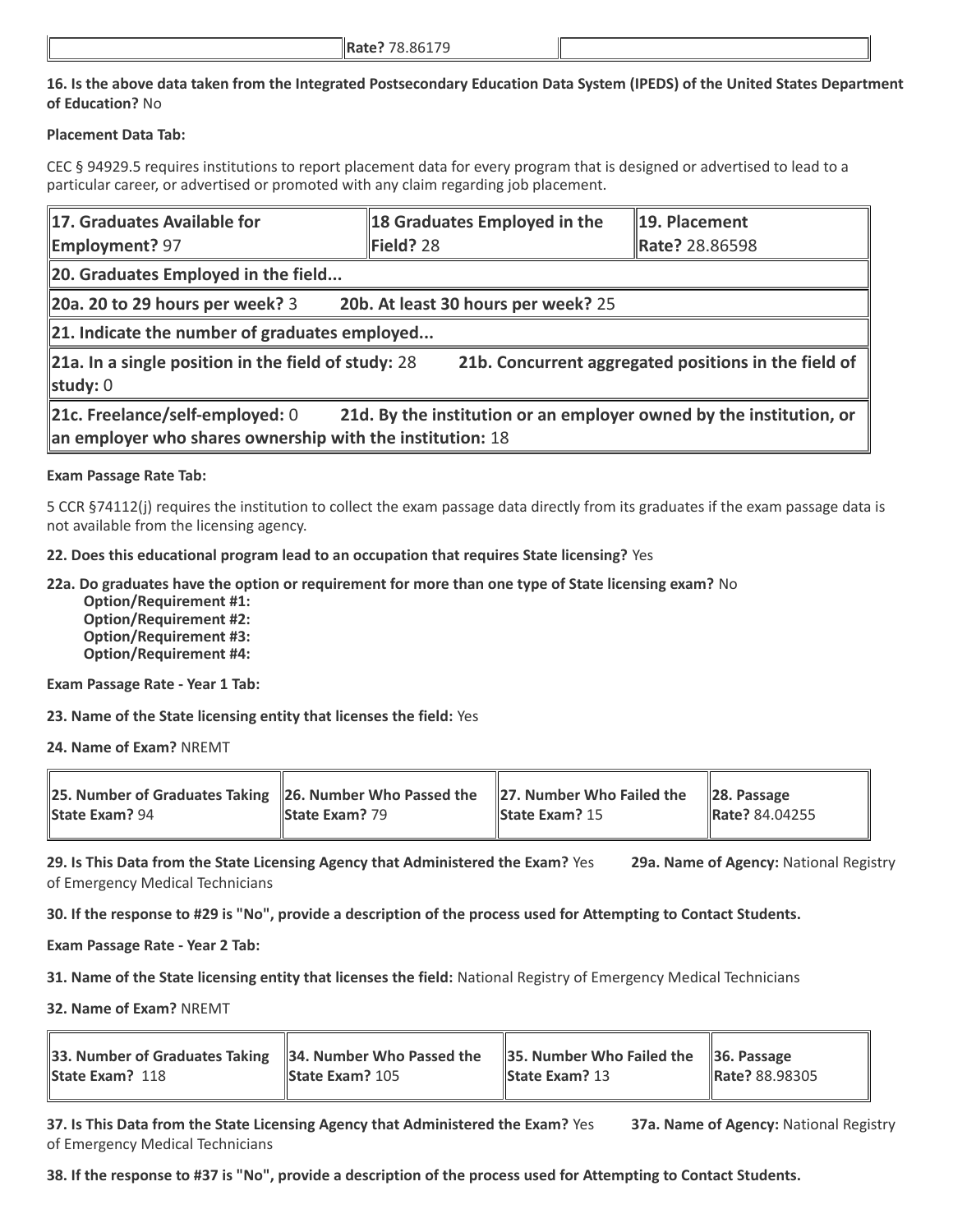### **Salary Data Tab:**

CEC §94910(d) and 94929.5(a)(3) require the reporting of salary and wage information in increments of \$5,000.00 for graduates employed in the field of study.

### **39. Graduates Available for Employment?** 97 **40. Graduates Employed in the Field of Study?** 28

**41. Graduates Employed in the Field of Study reported receiving the following salary or wage:**

| $\frac{1}{2}$ \$0 - \$5,000: 0     | \$5,001 - \$10,000: 0                | $\parallel$ \$10,001 - \$15,000: 0 | $\parallel$ \$15,001 - \$20,000: 0   |
|------------------------------------|--------------------------------------|------------------------------------|--------------------------------------|
| \$20,001 - \$25,000: 1             | $\frac{1}{2}$ \$25,001 - \$30,000: 3 | \$30,001 - \$35,000: 10            | $\frac{1}{2}$ \$35,001 - \$40,000: 0 |
| $\parallel$ \$40,001 - \$45,000: 0 | $\frac{1}{2}$ \$45,001 - \$50,000: 0 | \$50,001 - \$55,000: 0             | $\frac{1}{2}$ \$55,001 - \$60,000: 0 |
| $\parallel$ \$60,001 - \$65,000: 0 | \$65,001 - \$70,000: 0               | \$70,001 - \$75,000: 0             | $\frac{1}{2}$ \$75,001 - \$80,000: 0 |
| $\parallel$ \$80,001 - \$85,000: 0 | \$85,001 - \$90,000: 0               | \$90,001 - \$95,000: 0             | $\frac{1595,001 - $100,000:0}{}$     |
| Over \$100,001: 0                  |                                      |                                    |                                      |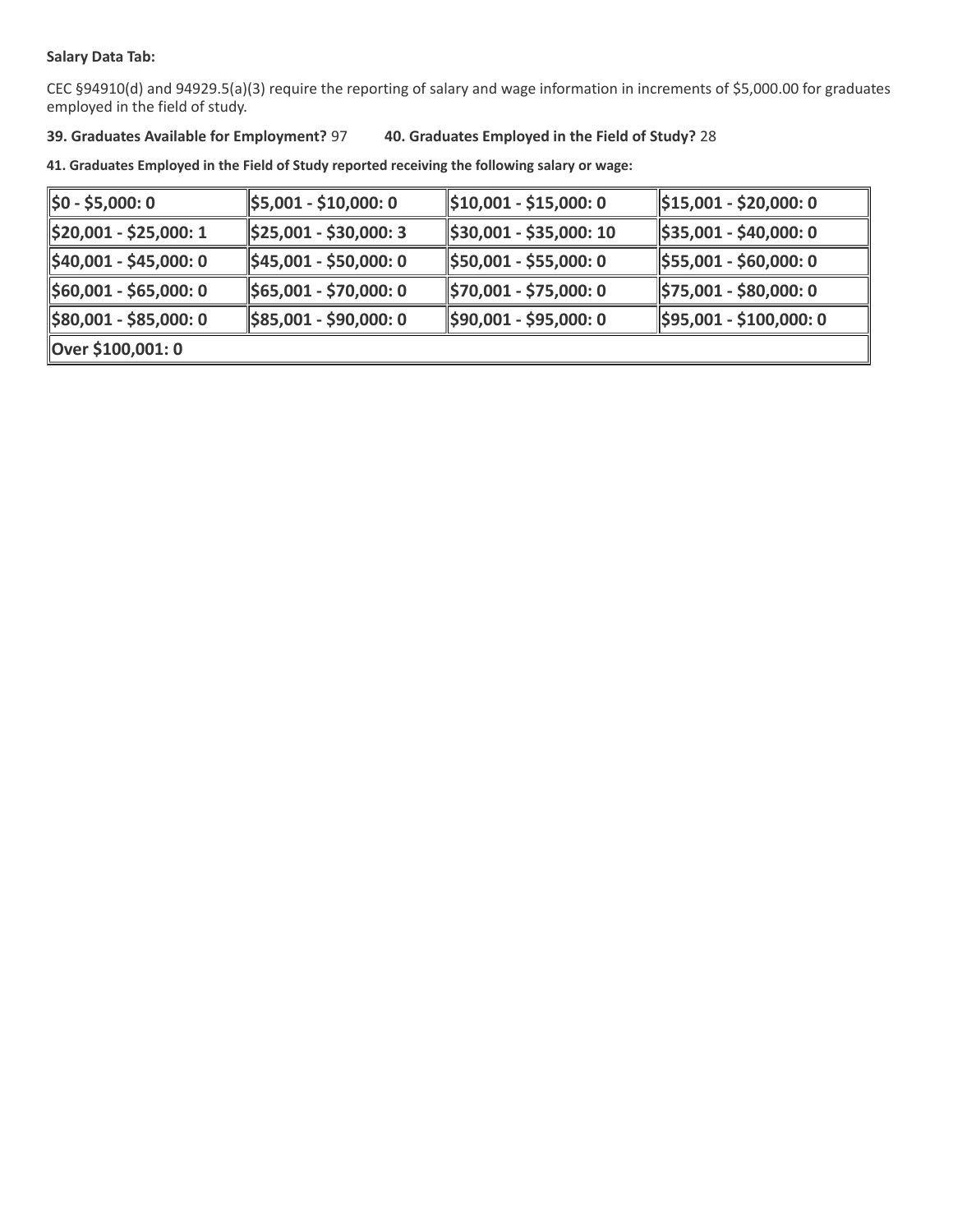2020 Annual Report



# Program Information Confirmation Document

## Institution Code: 3403691

## Institution Name: National College of Technical Instruction [NCTI]

## Program: Paramedic

All approved institutions are required to post the most current Annual Report submission, conspicuously on the homepage of their website. The Annual Report will be available on the Bureau's website 48 hours after Bureau staff has completed and finalized the review of your submission. You may access your complete Annual Report document on the Bureau's website at [https://www.bppe.ca.gov/webapps/summary\\_2018.php.](https://www.bppe.ca.gov/webapps/summary_2018.php) Once Bureau staff alert you that your entire submission is complete, you may either, 1. Copy the link associated with your institution's Annual Report and paste the link to your institution's website. OR 2. You may select your Annual Report by clicking "Annual Report" copy and paste the Annual Report document to your institution's website.

Because reviewing each institution's submission is a timely process, the Bureau recommends that you compile all the confirmation documents into one file, in the following order, and save as verification of your submission, until it is available on the Bureau's website:

Compile and merge all of the confirmation documents into one PDF file, in the following order:

1. One (1) 2020 Annual Report Institution Data Confirmation Document (sent when the Institution Data workflow is complete.) 2. All 2020 Annual Report Program Data Confirmation Documents (sent when each of the Program Data workflow is complete.) 3. All 2020 Annual Report Branch Location Data Confirmation Documents (sent when each of the Branch Data workflow is complete.) 4. All 2020 Annual Report Satellite Location Data Confirmation Documents (sent when each of the Satellite Data workflow is complete.)

Program Data submitted:

**Program Data Tab:**

- **1. Report Year:** 2020 **2. Institution Code:** 3403691
- **3. Institution Name:** National College of Technical Instruction [NCTI]

**Program Name Tab:**

**4. Program Name: Paramedic** 

**5. Degree/Program Level:** Diploma/Certificate **5a. Degree/Program Level Other:**

**6. Degree/Program Title: 6a. Degree/Program Title Other:**

**Financial and Graduation Tab:**

| 7. Number of Degrees or Diplomas<br>Awarded? 210                                                                     | $\ 8.$ Total Charges for this<br>Program? \$12,040.00  | $\parallel$ 9. The percentage of enrolled students in<br>2017 receiving federal student loans to pay<br><b>for this program.</b> $0$ |
|----------------------------------------------------------------------------------------------------------------------|--------------------------------------------------------|--------------------------------------------------------------------------------------------------------------------------------------|
| 10. The percentage of graduates in 2017<br>who took out federal student loans to pay<br><b>for this program.</b> $0$ | 11. Number of Students Who<br>Began the Program? $272$ | 12. Students Available for Graduation? 272                                                                                           |
| 13. On-time Graduates? 131                                                                                           |                                                        | 14. Completion Rate? 48.16176   15. 150% Completion Rate? 77.20588                                                                   |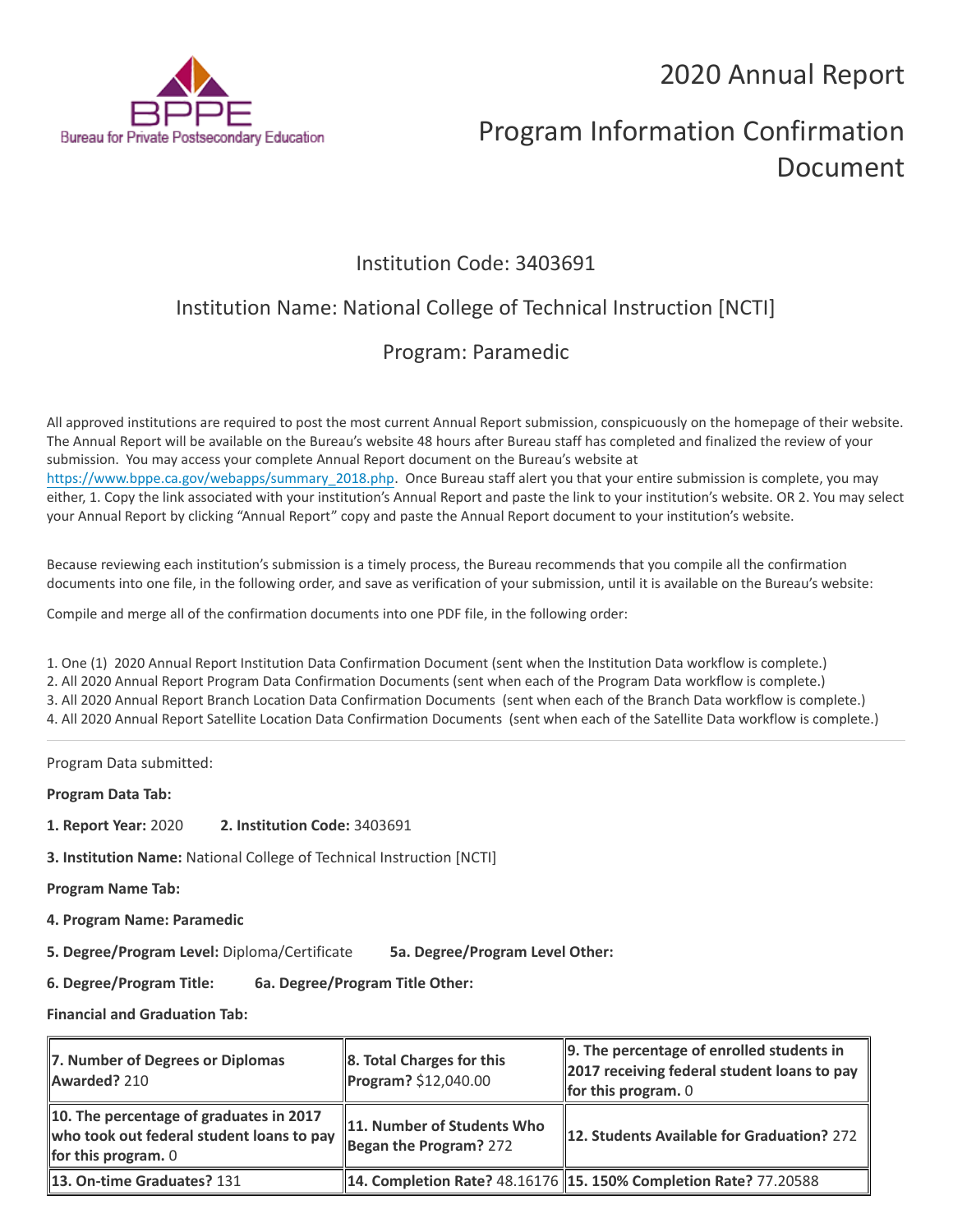### **16. Is the above data taken from the Integrated Postsecondary Education Data System (IPEDS) of the United States Department of Education?** No

### **Placement Data Tab:**

CEC § 94929.5 requires institutions to report placement data for every program that is designed or advertised to lead to a particular career, or advertised or promoted with any claim regarding job placement.

| 17. Graduates Available for<br><b>Employment? 210</b>                                                                                                               | 18 Graduates Employed in the<br>Field? 158 | 19. Placement<br>Rate? 75.2381 |  |  |
|---------------------------------------------------------------------------------------------------------------------------------------------------------------------|--------------------------------------------|--------------------------------|--|--|
| 20. Graduates Employed in the field                                                                                                                                 |                                            |                                |  |  |
| $\vert$ 20a. 20 to 29 hours per week? 0                                                                                                                             | 20b. At least 30 hours per week? 158       |                                |  |  |
| $\ $ 21. Indicate the number of graduates employed                                                                                                                  |                                            |                                |  |  |
| 21b. Concurrent aggregated positions in the field of<br>21a. In a single position in the field of study: $158$<br>study: 0                                          |                                            |                                |  |  |
| 21c. Freelance/self-employed: 0<br>21d. By the institution or an employer owned by the institution, or<br>an employer who shares ownership with the institution: 98 |                                            |                                |  |  |

### **Exam Passage Rate Tab:**

5 CCR §74112(j) requires the institution to collect the exam passage data directly from its graduates if the exam passage data is not available from the licensing agency.

**22. Does this educational program lead to an occupation that requires State licensing?** Yes

### **22a. Do graduates have the option or requirement for more than one type of State licensing exam?** No

 **Option/Requirement #1: Option/Requirement #2: Option/Requirement #3: Option/Requirement #4:**

**Exam Passage Rate - Year 1 Tab:**

**23. Name of the State licensing entity that licenses the field:** Yes

**24. Name of Exam?** NREMT Paramedic

| 25. Number of Graduates Taking 26. Number Who Passed the 27. Number Who Failed the 28. Passage |                          |                       |                       |
|------------------------------------------------------------------------------------------------|--------------------------|-----------------------|-----------------------|
| <b>State Exam? 211</b>                                                                         | <b>State Exam?</b> $186$ | <b>State Exam? 25</b> | <b>Rate?</b> 88.15166 |

**29. Is This Data from the State Licensing Agency that Administered the Exam?** Yes **29a. Name of Agency:** National Registry of Emergency Medical Technicians

**30. If the response to #29 is "No", provide a description of the process used for Attempting to Contact Students.**

**Exam Passage Rate - Year 2 Tab:**

**31. Name of the State licensing entity that licenses the field:** National Registry of Emergency Medical Technicians

**32. Name of Exam?** NREMT Paramedic

| 33. Number of Graduates Taking $\ $ 34. Number Who Passed the $\ $ 35. Number Who Failed the $\ $ 36. Passage |                        |                       |                       |
|---------------------------------------------------------------------------------------------------------------|------------------------|-----------------------|-----------------------|
| <b>State Exam? 236</b>                                                                                        | <b>State Exam? 200</b> | <b>State Exam?</b> 36 | <b>Rate?</b> 84.74576 |
|                                                                                                               |                        |                       |                       |

**37. Is This Data from the State Licensing Agency that Administered the Exam?** Yes **37a. Name of Agency:** National Registry of Emergency Medical Technicians

**38. If the response to #37 is "No", provide a description of the process used for Attempting to Contact Students.** 

**Salary Data Tab:**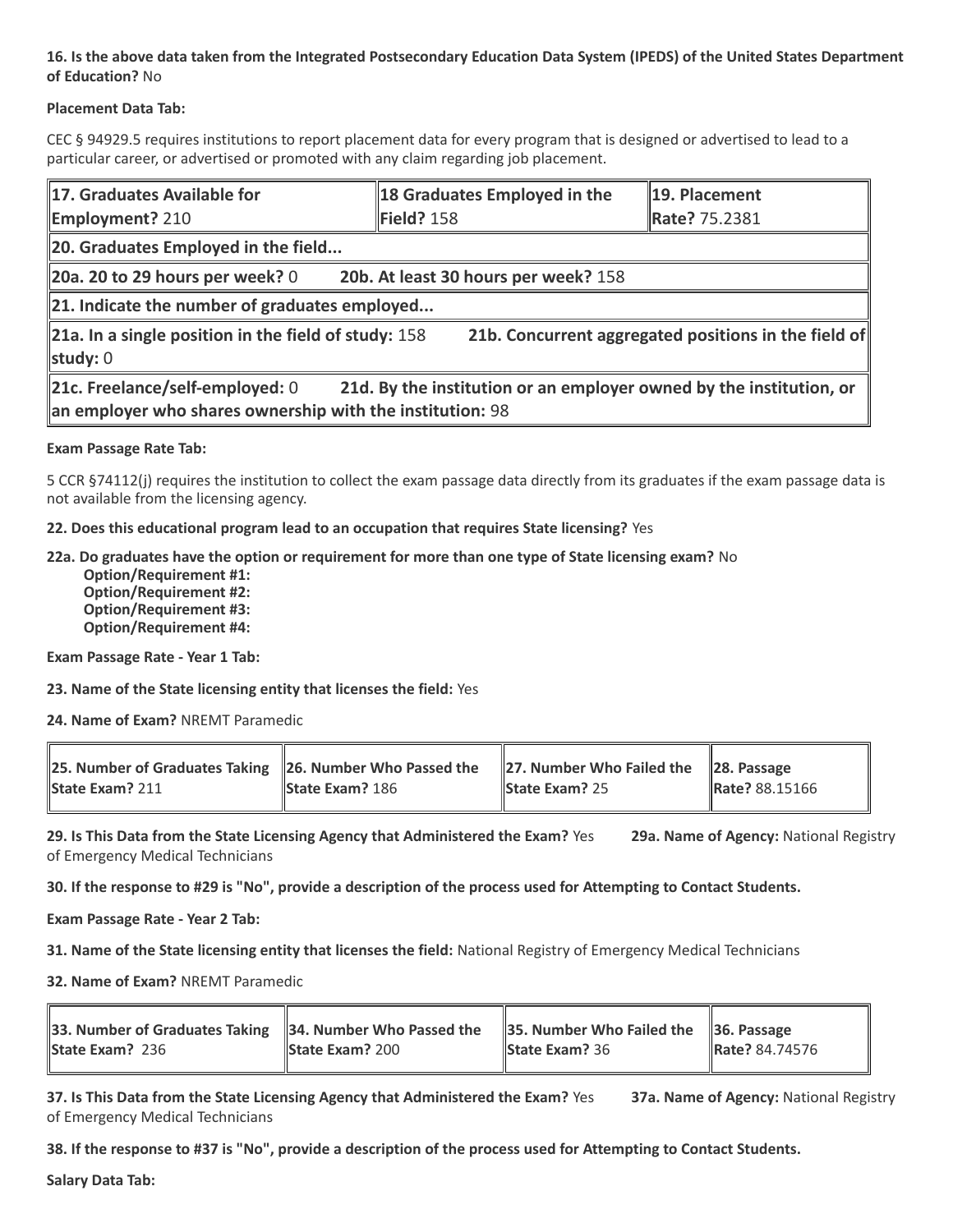CEC §94910(d) and 94929.5(a)(3) require the reporting of salary and wage information in increments of \$5,000.00 for graduates employed in the field of study.

**39. Graduates Available for Employment?** 210 **40. Graduates Employed in the Field of Study?** 158

**41. Graduates Employed in the Field of Study reported receiving the following salary or wage:**

| 1\$0 - \$5,000: 0       | \$5,001 - \$10,000: 0               | $\parallel$ \$10,001 - \$15,000: 0 | \$15,001 - \$20,000: 0              |
|-------------------------|-------------------------------------|------------------------------------|-------------------------------------|
| \$20,001 - \$25,000: 0  | $\parallel$ \$25,001 - \$30,000: 0  | $\parallel$ \$30,001 - \$35,000: 0 | \$35,001 - \$40,000: 0              |
| \$40,001 - \$45,000: 43 | $\parallel$ \$45,001 - \$50,000: 12 | \$50,001 - \$55,000: 0             | $\parallel$ \$55,001 - \$60,000: 0  |
| \$60,001 - \$65,000: 0  | $\parallel$ \$65,001 - \$70,000: 0  | 1970,001 - \$75,000: 0             | $\frac{1}{2}$ \$75,001 - \$80,000:0 |
| \$80,001 - \$85,000: 0  | \$85,001 - \$90,000: 0              | \$90,001 - \$95,000: 0             | $\parallel$ \$95,001 - \$100,000: 0 |
| Over \$100,001: 0       |                                     |                                    |                                     |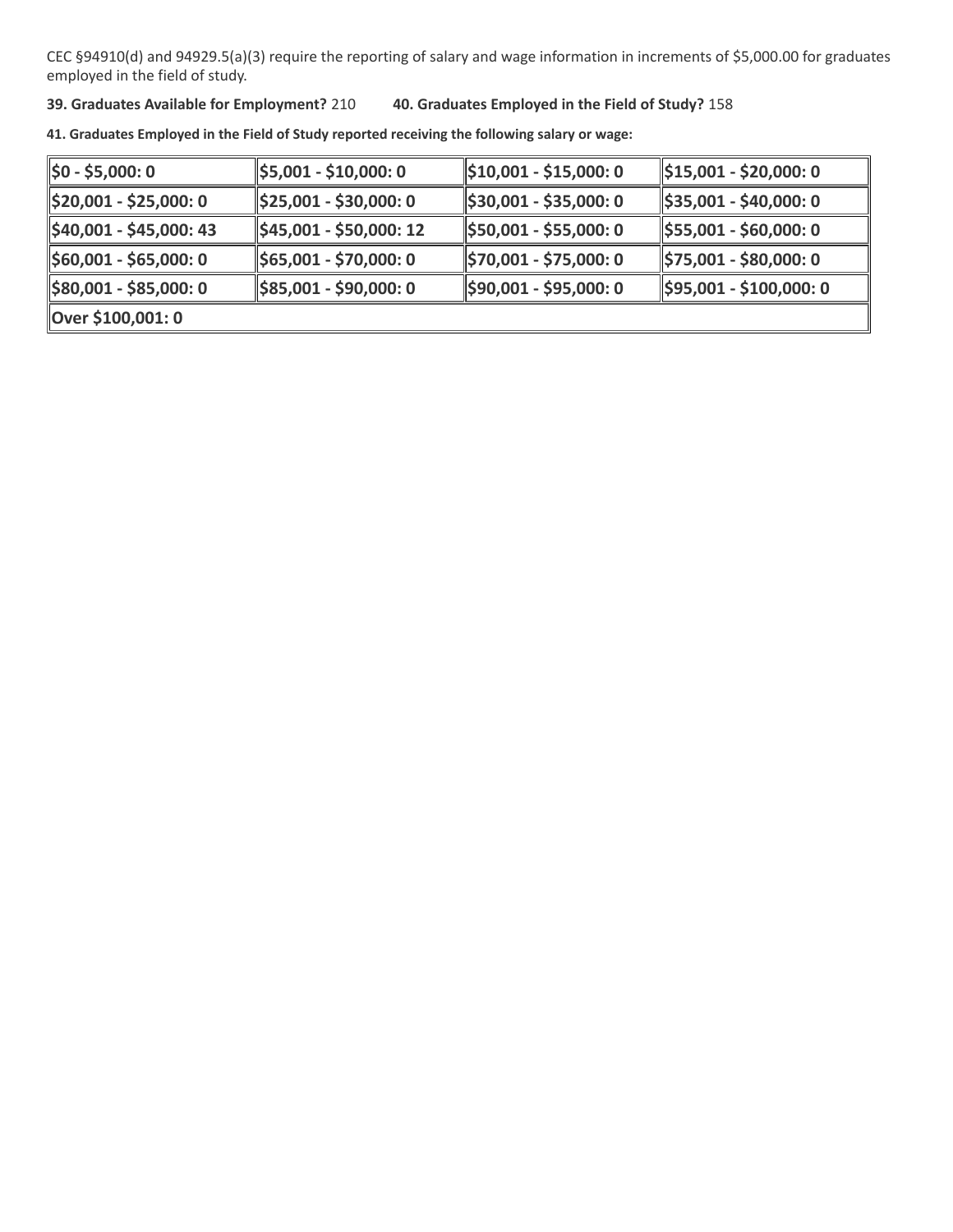

## Institution Code: 3403691

# Institution Name: National College of Technical Instruction [NCTI]

Branch Location: 2995 Foothills Blvd., Suite 100 (Roseville)

All approved institutions are required to post the most current Annual Report submission, conspicuously on the homepage of their website. The Annual Report will be available on the Bureau's website 48 hours after Bureau staff has completed and finalized the review of your submission. You may access your complete Annual Report document on the Bureau's website at

[https://www.bppe.ca.gov/webapps/summary\\_2018.php.](https://www.bppe.ca.gov/webapps/summary_2018.php) Once Bureau staff alert you that your entire submission is complete, you may either, 1. Copy the link associated with your institution's Annual Report and paste the link to your institution's website. OR 2. You may select your Annual Report by clicking "Annual Report" copy and paste the Annual Report document to your institution's website.

Because reviewing each institution's submission is a timely process, the Bureau recommends that you compile all the confirmation documents into one file, in the following order, and save as verification of your submission, until it is available on the Bureau's website:

Compile and merge all of the confirmation documents into one PDF file, in the following order:

1. One (1) 2020 Annual Report Institution Data Confirmation Document (sent when the Institution Data workflow is complete.)

2. All 2020 Annual Report Program Data Confirmation Documents (sent when each of the Program Data workflow is complete.)

3. All 2020 Annual Report Branch Location Data Confirmation Documents (sent when each of the Branch Data workflow is complete.)

4. All 2020 Annual Report Satellite Location Data Confirmation Documents (sent when each of the Satellite Data workflow is complete.)

Institution Branch Location Data submitted:

**1. Report Year:** 2020 **2. Institution Code:** 3403691

**3. Institution Name:** National College of Technical Instruction [NCTI]

- **4. Total number of students at this branch location:** 108
- **5. Name of Programs offered at this branch location:** Paramedic, Emergency Medical Technician (EMT)
- **6. Street Address (physical location):** 2995 Foothills Blvd., Suite 100

**7. City:** Roseville **8. State:** CA **9. Zip Code:** 95747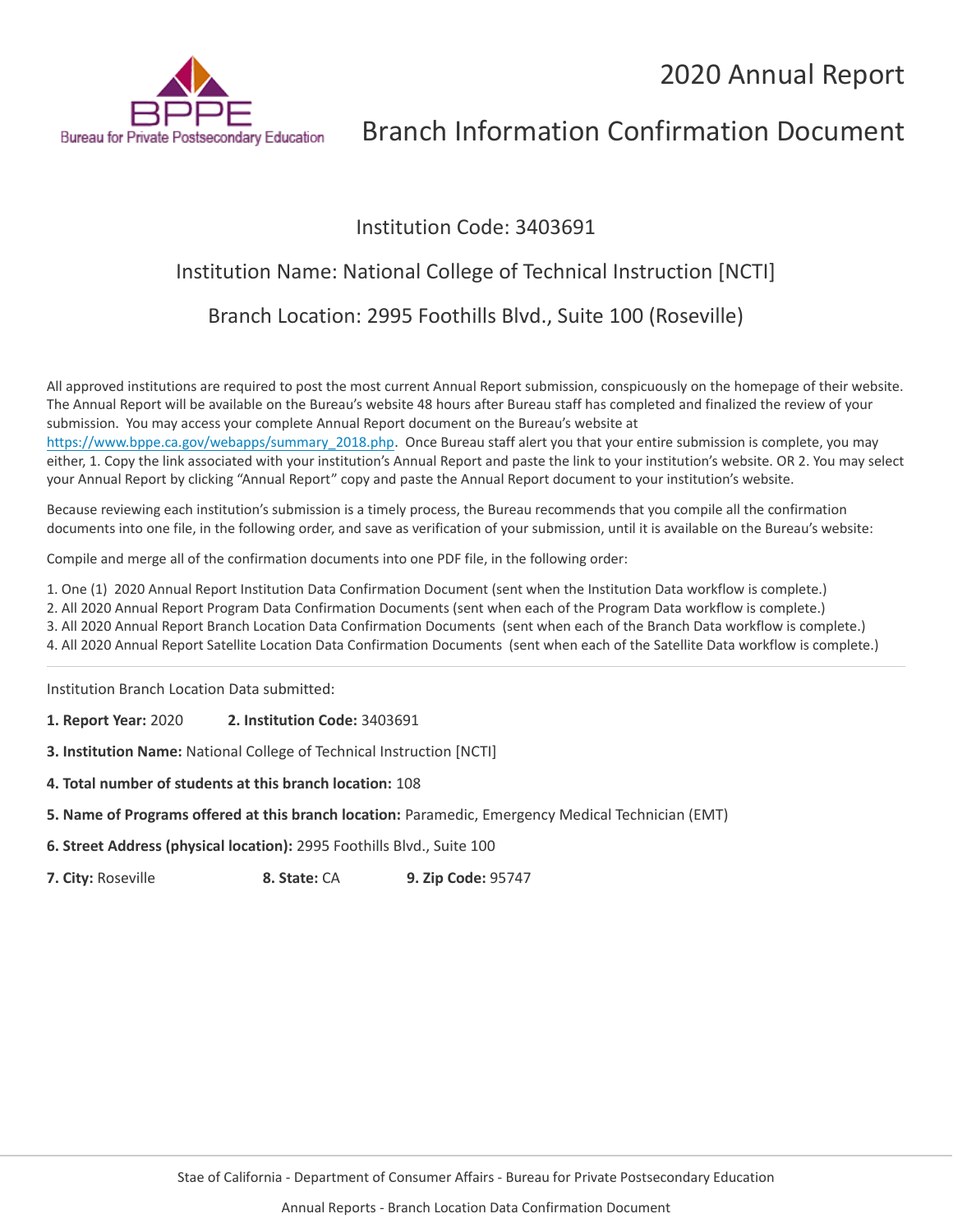

## Institution Code: 3403691

## Institution Name: National College of Technical Instruction [NCTI]

Branch Location: 7543 Southfront Rd. (Livermore)

All approved institutions are required to post the most current Annual Report submission, conspicuously on the homepage of their website. The Annual Report will be available on the Bureau's website 48 hours after Bureau staff has completed and finalized the review of your submission. You may access your complete Annual Report document on the Bureau's website at [https://www.bppe.ca.gov/webapps/summary\\_2018.php.](https://www.bppe.ca.gov/webapps/summary_2018.php) Once Bureau staff alert you that your entire submission is complete, you may

either, 1. Copy the link associated with your institution's Annual Report and paste the link to your institution's website. OR 2. You may select your Annual Report by clicking "Annual Report" copy and paste the Annual Report document to your institution's website.

Because reviewing each institution's submission is a timely process, the Bureau recommends that you compile all the confirmation documents into one file, in the following order, and save as verification of your submission, until it is available on the Bureau's website:

Compile and merge all of the confirmation documents into one PDF file, in the following order:

1. One (1) 2020 Annual Report Institution Data Confirmation Document (sent when the Institution Data workflow is complete.)

2. All 2020 Annual Report Program Data Confirmation Documents (sent when each of the Program Data workflow is complete.)

3. All 2020 Annual Report Branch Location Data Confirmation Documents (sent when each of the Branch Data workflow is complete.)

4. All 2020 Annual Report Satellite Location Data Confirmation Documents (sent when each of the Satellite Data workflow is complete.)

Institution Branch Location Data submitted:

**1. Report Year:** 2020 **2. Institution Code:** 3403691

**3. Institution Name:** National College of Technical Instruction [NCTI]

- **4. Total number of students at this branch location:** 116
- **5. Name of Programs offered at this branch location:** Paramedic, Emergency Medical Technician (EMT)
- **6. Street Address (physical location):** 7543 Southfront Rd.

**7. City:** Livermore **8. State:** CA **9. Zip Code:** 94551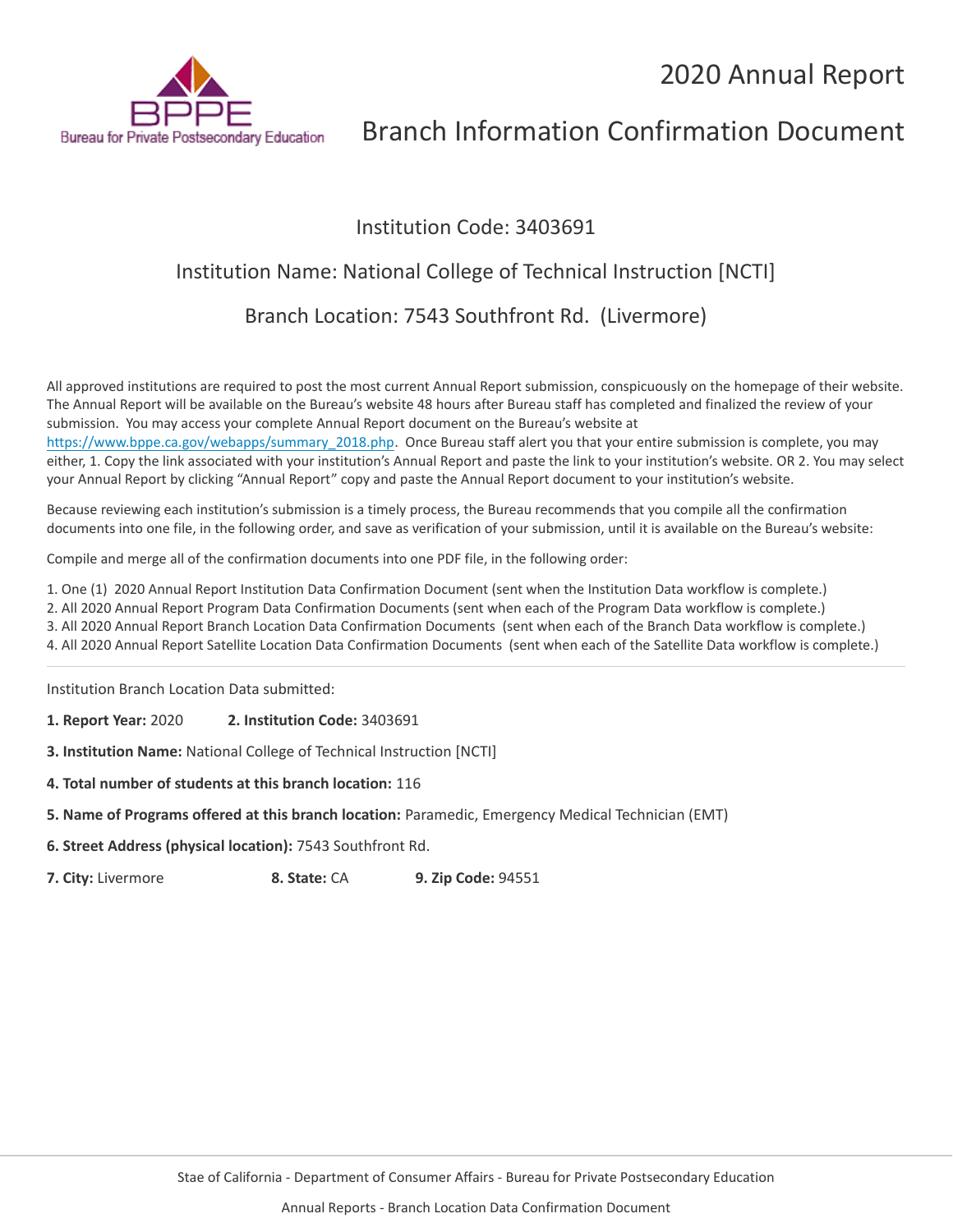

## Institution Code: 3403691

## Institution Name: National College of Technical Instruction [NCTI]

Branch Location: 2511 Garden Rd. (Monterey)

All approved institutions are required to post the most current Annual Report submission, conspicuously on the homepage of their website. The Annual Report will be available on the Bureau's website 48 hours after Bureau staff has completed and finalized the review of your submission. You may access your complete Annual Report document on the Bureau's website at

[https://www.bppe.ca.gov/webapps/summary\\_2018.php.](https://www.bppe.ca.gov/webapps/summary_2018.php) Once Bureau staff alert you that your entire submission is complete, you may either, 1. Copy the link associated with your institution's Annual Report and paste the link to your institution's website. OR 2. You may select your Annual Report by clicking "Annual Report" copy and paste the Annual Report document to your institution's website.

Because reviewing each institution's submission is a timely process, the Bureau recommends that you compile all the confirmation documents into one file, in the following order, and save as verification of your submission, until it is available on the Bureau's website:

Compile and merge all of the confirmation documents into one PDF file, in the following order:

1. One (1) 2020 Annual Report Institution Data Confirmation Document (sent when the Institution Data workflow is complete.)

2. All 2020 Annual Report Program Data Confirmation Documents (sent when each of the Program Data workflow is complete.)

3. All 2020 Annual Report Branch Location Data Confirmation Documents (sent when each of the Branch Data workflow is complete.)

4. All 2020 Annual Report Satellite Location Data Confirmation Documents (sent when each of the Satellite Data workflow is complete.)

Institution Branch Location Data submitted:

**1. Report Year:** 2020 **2. Institution Code:** 3403691

**3. Institution Name:** National College of Technical Instruction [NCTI]

- **4. Total number of students at this branch location:** 0
- **5. Name of Programs offered at this branch location:** Paramedic
- **6. Street Address (physical location):** 2511 Garden Rd.

**7. City:** Monterey **8. State:** CA **9. Zip Code:** 93940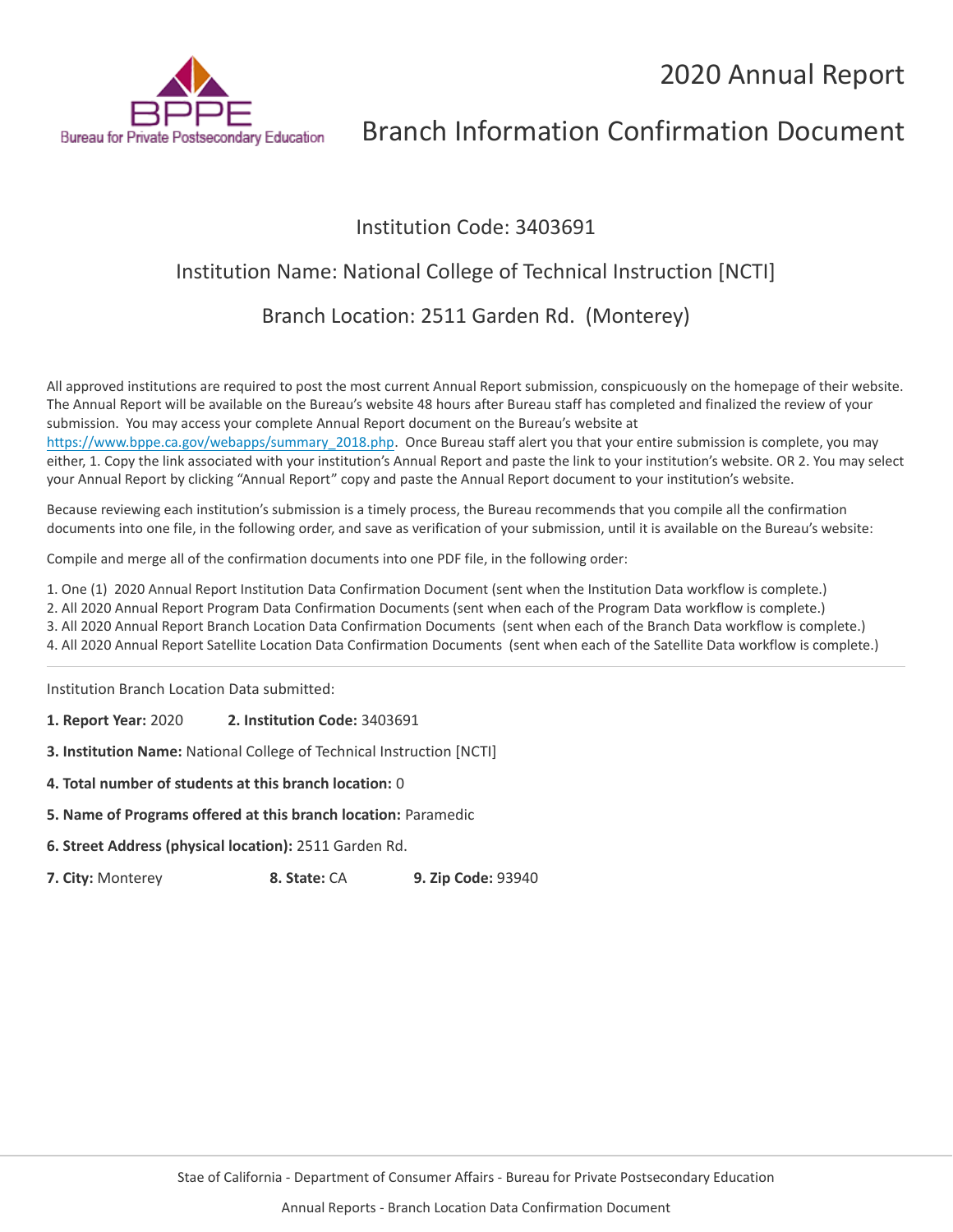

## Institution Code: 3403691

## Institution Name: National College of Technical Instruction [NCTI]

Branch Location: 895 Marlborough Ave. Suite 100 (Riverside)

All approved institutions are required to post the most current Annual Report submission, conspicuously on the homepage of their website. The Annual Report will be available on the Bureau's website 48 hours after Bureau staff has completed and finalized the review of your submission. You may access your complete Annual Report document on the Bureau's website at

[https://www.bppe.ca.gov/webapps/summary\\_2018.php.](https://www.bppe.ca.gov/webapps/summary_2018.php) Once Bureau staff alert you that your entire submission is complete, you may either, 1. Copy the link associated with your institution's Annual Report and paste the link to your institution's website. OR 2. You may select your Annual Report by clicking "Annual Report" copy and paste the Annual Report document to your institution's website.

Because reviewing each institution's submission is a timely process, the Bureau recommends that you compile all the confirmation documents into one file, in the following order, and save as verification of your submission, until it is available on the Bureau's website:

Compile and merge all of the confirmation documents into one PDF file, in the following order:

1. One (1) 2020 Annual Report Institution Data Confirmation Document (sent when the Institution Data workflow is complete.)

2. All 2020 Annual Report Program Data Confirmation Documents (sent when each of the Program Data workflow is complete.)

3. All 2020 Annual Report Branch Location Data Confirmation Documents (sent when each of the Branch Data workflow is complete.)

4. All 2020 Annual Report Satellite Location Data Confirmation Documents (sent when each of the Satellite Data workflow is complete.)

Institution Branch Location Data submitted:

**1. Report Year:** 2020 **2. Institution Code:** 3403691

**3. Institution Name:** National College of Technical Instruction [NCTI]

- **4. Total number of students at this branch location:** 94
- **5. Name of Programs offered at this branch location:** Paramedic, Emergency Medical Technician (EMT)
- **6. Street Address (physical location):** 895 Marlborough Ave. Suite 100

**7. City:** Riverside **8. State:** CA **9. Zip Code:** 92507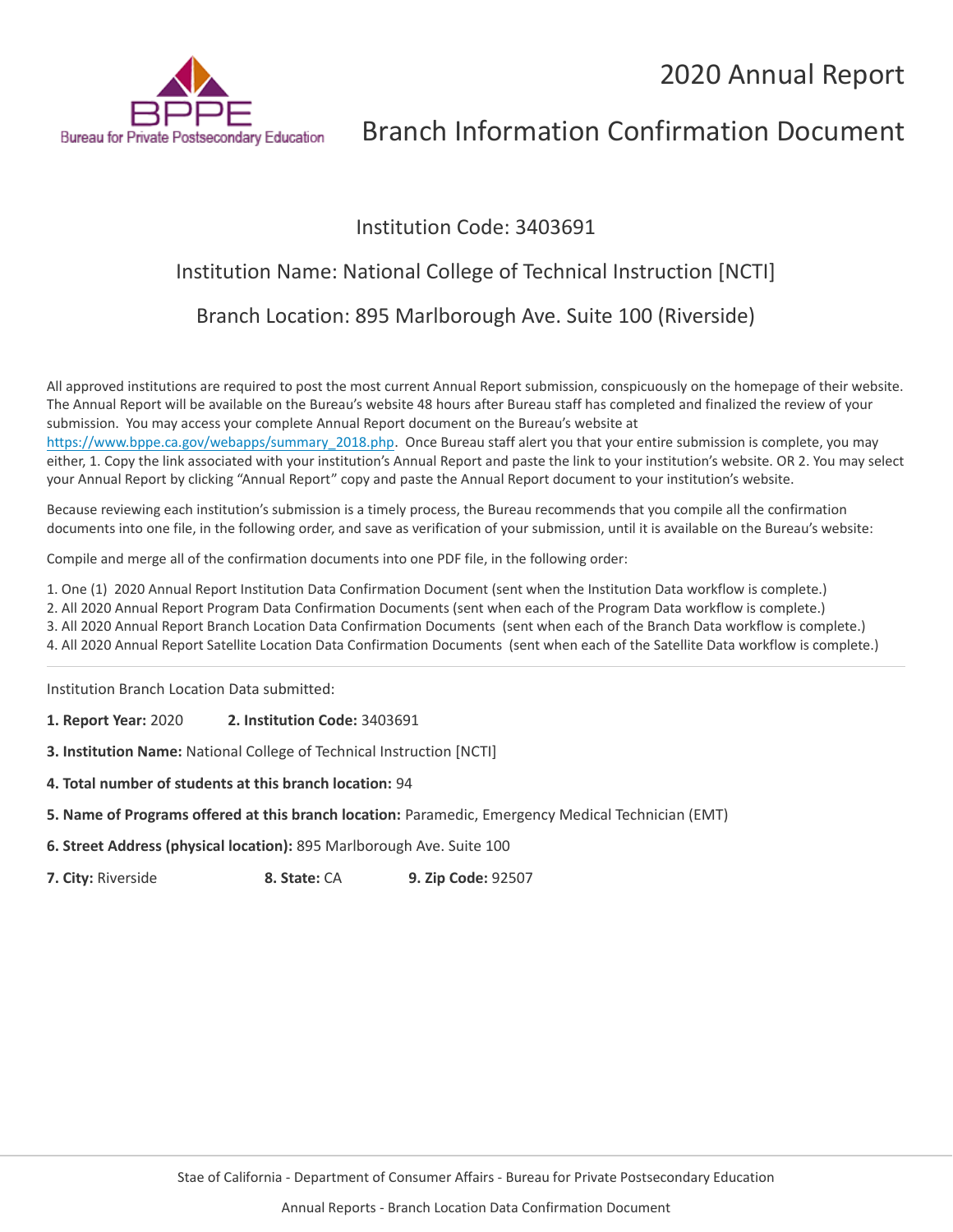

## Institution Code: 3403691

## Institution Name: National College of Technical Instruction [NCTI]

Branch Location: 7200 Hollister Ave. Suite 1A & 2A (Goleta)

All approved institutions are required to post the most current Annual Report submission, conspicuously on the homepage of their website. The Annual Report will be available on the Bureau's website 48 hours after Bureau staff has completed and finalized the review of your submission. You may access your complete Annual Report document on the Bureau's website at

[https://www.bppe.ca.gov/webapps/summary\\_2018.php.](https://www.bppe.ca.gov/webapps/summary_2018.php) Once Bureau staff alert you that your entire submission is complete, you may either, 1. Copy the link associated with your institution's Annual Report and paste the link to your institution's website. OR 2. You may select your Annual Report by clicking "Annual Report" copy and paste the Annual Report document to your institution's website.

Because reviewing each institution's submission is a timely process, the Bureau recommends that you compile all the confirmation documents into one file, in the following order, and save as verification of your submission, until it is available on the Bureau's website:

Compile and merge all of the confirmation documents into one PDF file, in the following order:

1. One (1) 2020 Annual Report Institution Data Confirmation Document (sent when the Institution Data workflow is complete.)

2. All 2020 Annual Report Program Data Confirmation Documents (sent when each of the Program Data workflow is complete.)

3. All 2020 Annual Report Branch Location Data Confirmation Documents (sent when each of the Branch Data workflow is complete.)

4. All 2020 Annual Report Satellite Location Data Confirmation Documents (sent when each of the Satellite Data workflow is complete.)

Institution Branch Location Data submitted:

**1. Report Year:** 2020 **2. Institution Code:** 3403691

**3. Institution Name:** National College of Technical Instruction [NCTI]

- **4. Total number of students at this branch location:** 0
- **5. Name of Programs offered at this branch location:** Paramedic
- **6. Street Address (physical location):** 7200 Hollister Ave. Suite 1A & 2A

**7. City:** Goleta **8. State:** CA **9. Zip Code:** 93117